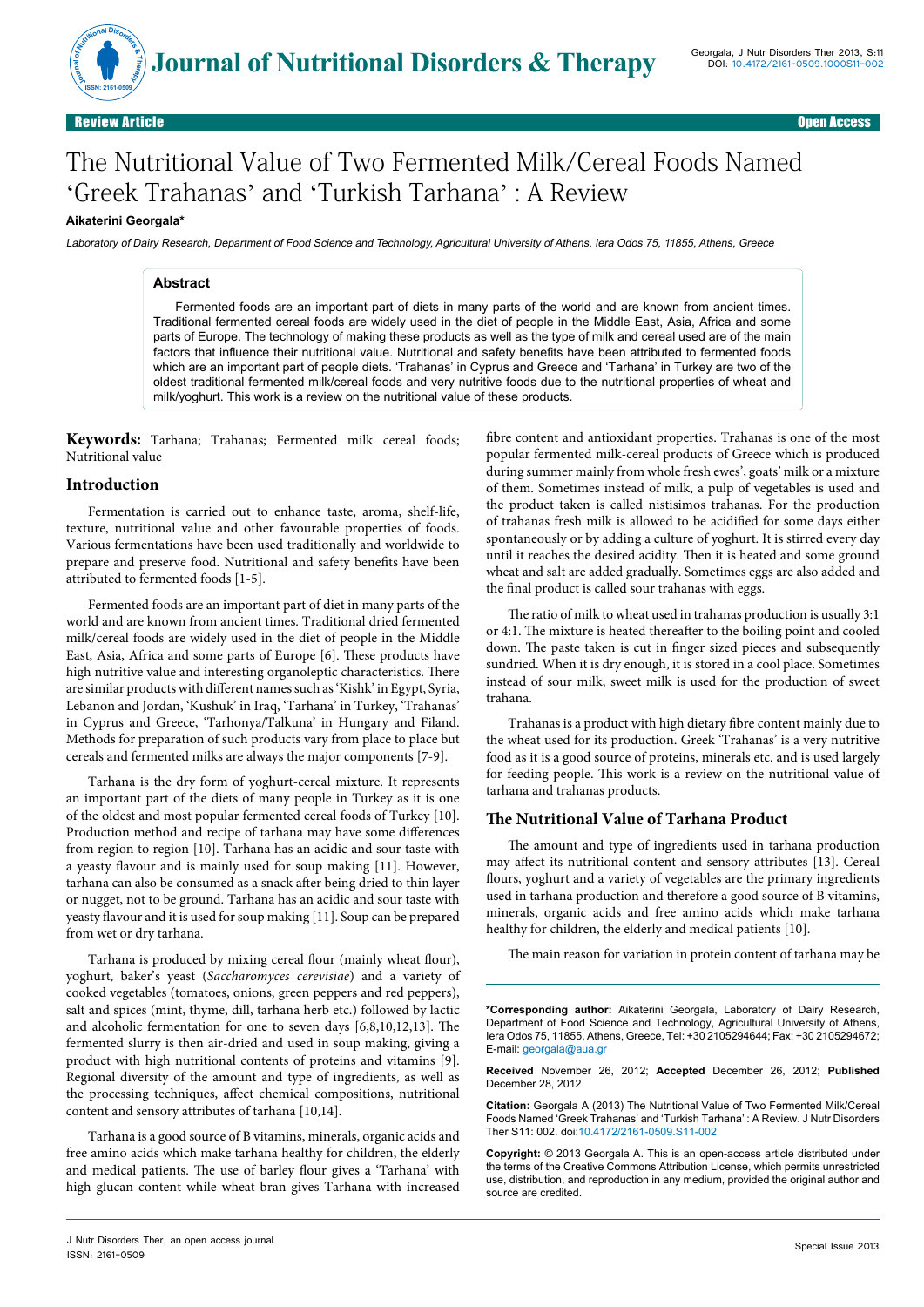Page 2 of 4

the type and amount of yoghurt used in tarhana preparation [15,16] or the different cereal and legume flour used [17,18]. The type of yoghurt used affects some properties of tarhana. Stirred yoghurt gives better acidity characteristics to tarhana while set yoghurt increase protein content. Generally, for the production of tarhana yoghurt is mixed with wheat flour in a ratio 1:2. However, there are also tarhana recipes in which yoghurt ratio is equal to flour. The ratio of yoghurt to wheat flour is subject to the availability of milk in that particular season and in that particular region.

Daglioglu [10] studied the composition and nutritive value of tarhana. The nutrient content of tarhana depends upon yoghurt and flour ratios as well as other ingredients in the recipe. Tarhana is considered to be a useful high-protein dietary supplement with average 15-16% protein content. Flour is known to be a poor source of the essential amino acids, particularly lysine and threonine. However, the combination of flour and yoghurt proteins makes tarhana a precise amino acid source. The calcium content of tarhana is affected by flour and yoghurt rate in the recipe as well as by the type of yoghurt used. Tarhana is a good source of calcium, iron and zinc as well as some other minerals. The rate of iron in tarhana samples is depended of the amount of flour used in tarhana making.

Soybeans are known to have high protein content (400g/kg) and due to the fact that they contain a lysine level that exceeds human requirements, the supplementation with soy protein is an excellent way to correct the lysine deficiency in some products such as wheat and corn [19]. Oner et al. [18] study the use of soybeans in the traditional fermented food named tarhana. Tarhana was produced from yoghurt and wheat flour which was replaced totally or partially with soybean flour. Despite the different sources used, a highly nutritional product was obtained. The addition of soybean flour improves the nutritional value of tarhana to a great extent.

Kose and Cagindi [17] examined the use of different cereal flours (wheat, rye, maize and soybean flour) in the production of tarhana. New products were made by cereals flours other than wheat flour or mixtures of them with wheat flour. These types of tarhana were compared for their chemical properties with wheat flour tarhana. The addition of soybean flours increased both ash and protein values while the addition of maize flour decreased them. Also, the addition of rye flour seemed to increase the ash value of the final product. On the contrary, the addition of maize flour seems to decrease the protein content of tarhana samples.

Apart from having a nutritive value comparable to wheat, barley is unique among cereals containing high concentrations of b-glucan which is known to have the effect of cholesterol lowering effect [20,21], regulating blood glucose level and insulin response in diabetics [22] and even reducing risk of cancer [23]. Erkan et al. [24] examined the use of barley flours in tarhana production. One hulless and two hulled barley flours were used to produce tarhana samples. Barley flour was used to produce a new food with high b-glucan content. The results showed that barley flour can be used alone or together with wheat flour in tarhana production. Although some of the b-glucan may be destroyed during fermentation, the results indicated that barley flours can be used to produce tarhana with relatively high b-glucan content.

Buckwheat (BW) has major potential as food ingredient, especially for functional and clinical food industry. Buckwheat (BW), pseudocereal, protein consists of well-balanced, amino acids with high biological value. Buckwheat is a good source of many essential minerals, polyunsaturated fatty acids, vitamins B1, B2 and E and flavonoid rutin [25,26]. BW does not contain gluten and it is a major ingredient in

a daily diet of the celiac patients [25]. The functional components of BW reduce high blood pressure, prevent edema and hemorrhagic diseases and decrease the permeability of the vessels and reduce the risk of arteriosclerosis. Bilgicli [27] studied the effect of buckwheat flour supplement (Buckwheat flour ratio %, 20%, 40%, 60%, 80% and 100%) on the chemical properties of tarhana. Compared to wheat flour, buckwheat flour had higher content of ash, fat, cellulose, mineral and phytic acid as it is produced from the whole groat. Especially, Mg, K, P and Zn content of BW flour was found to be rich compared to the wheat flour.

Wheat bran can be used in food products especially for its high fiber content and antioxidant properties [28-30]. The nutritional value of wheat germ proteins is comparable to animal proteins and the germ provides three times as much protein, fifteen times as much sugar and six times as much mineral content as wheat flour. However, the poor stability of wheat germ restricts its uses [31].

Bilgicli et al. [32] studied the effect of wheat germ/bran addition on the chemical and nutritional quality of tarhana, a fermented wheat flour-yoghurt product. Tarhana was supplemented with wheat germ and wheat bran in order to enrich the nutritional status of the final product. Wheat flour used in tarhana production was replaced with 10%, 25% and 50% wheat germ or bran based on the weight of the wheat flour used. Tarhana samples enriched with wheat germ or bran were compared with a control sample (0% wheat germ or bran). The results of the chemical composition and nutritional value of tarhana showed that increasing wheat germ/bran level in tarhana sample resulted in an expected increase in crude protein, ash and mineral content of tarhana samples. On the other hand, they had greater amounts of phytic acid in comparison to wheat flour.

Tarakci et al. [14] examined the hypothesis that yoghurt could be replaced with whey concentrate and white wheat flour could be replaced, either partially or totally, with corn flour, in tarhana made with baker's yeast. The effect of flour type (wheat flour or corn flour) and yoghurt + whey (YW) combinations on the chemical and mineral composition of tarhana was examined. Tarhana samples with added corn flour (CF) had the lowest protein level and the highest ash level. Also, tarhana with added corn flour has the highest fiber concentration due to the existence of crude fiber derived from the bran content of corn flour. The mineral analysis showed that in general replacing yoghurt by whey did not significantly affect the mineral composition of tarhana samples. Concerning the type of flour used, tarhana with added wheat flour had higher calcium (Ca) content than the other two samples. However, as a result of the bran material, P, Zn, Mg and Fe contents were higher in tarhana samples with added corn flour.

Spices like mint, thyme, dill and tarhana herb are used as flavouring agents in tarhana production in different areas of Turkey. Tarhana herb originates from West Asia and belongs to the *Apiaceae* family. Tarhana herbs grow naturally in Turkey and other regions of the Mediterranean. The leaves of tarhana herb are used as a spice in tarhana, pickles and meatballs in various regions of Turkey [33].

The fermentation of tarhana is a result of the action of a mixed population of microbes. Although many micro-organisms may be present, principal organisms are lactic acid bacteria from yoghurt and *Saccharomyces cerevisiae* from baker's yeast [34]. These organisms are responsible for the production during fermentation of lactic acid, ethanol, carbon dioxide and some other organic compounds like aldehydes and ketones, thus giving tarhana its characteristic flavour [12,10]. Degirmencioglu et al. [35] studied the influence of tarhana herb (*Echinophora sibthorpiana*) on fermentation of tarhana. Tarhana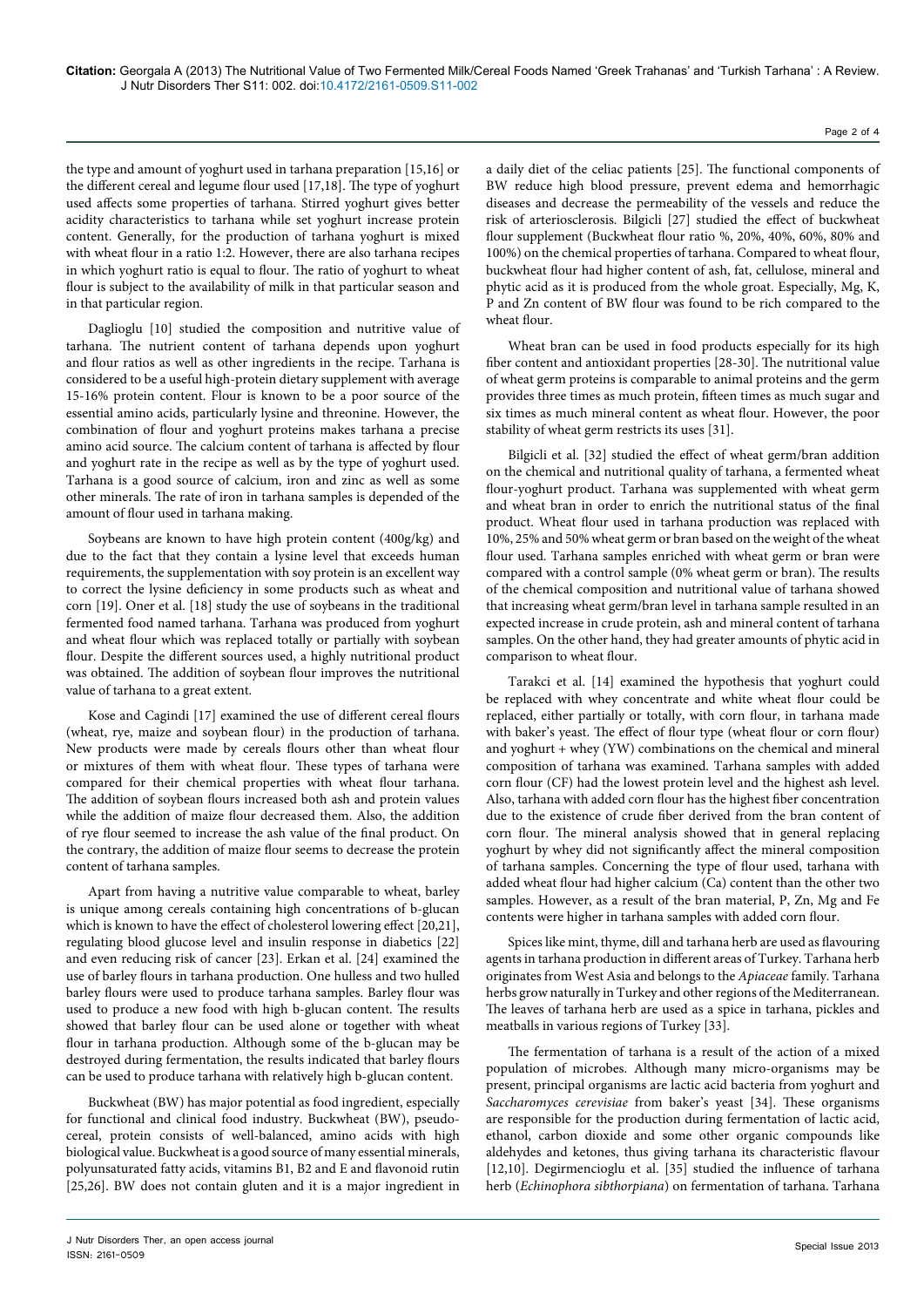herb (*Echinophora sibthorpiana)* (TH) is used as a spice in tarhana. It has a pleasant flavour and stimulates growth of some microorganisms. Concerning microbial populations it can be said that tarhana herb (*Echinophora sibthorpiana*) prevented the decrease in the counts of lactic acid bacteria and in the populations of yeast during the first two days of fermentation.

Tarhana is a very nutritive food because of nutritional deficiency in wheat mostly eliminated by yoghurt and vice versa. Its nutritional value increased by fermentation. The amounts and types of ingredients and fermentation conditions may vary from place to place in Turkey affecting chemical composition and nutritional content of Tarhana. Added ingredients as well as fermentation time and storage conditions had significant effects on the chemical composition and nutritional value of tarhana. Tarhana is a good source of total minerals (Ca, Mg and K) with good (Ca, Mg and K) bioavailability. The use of different flours also affects the mineral content and other properties of tarhana. The use of barley flours showed that barley flour can be used to produce tarhana with relatively high glucan content. The chemical composition of tarhana was affected by the use of soybean, corn and maize flour. Wheat germ and wheat bran were successfully incorporated into tarhana formulation. The use of baker's yeast, barley malt and microbial phytase affects the nutrients and phytic acid content of tarhana. Fermentation and drying had an effect on the water- soluble vitamin contents of tarhana. Variations occur in organic acid and fatty acid composition of tarhana during fermentation and storage. Lactic acid appeared to be the dominant organic acid during tarhana fermentation. Differences in gross composition were found between sun-dried and frozen tarhana samples.

## **The Nutritional Value of Trahanas Product**

Trahanas is one of the most popular fermented milk-cereal products of Greece which is produced during summer mainly from whole fresh ewes', goats' milk or a mixture of them. Acidified (sour) milk or sweet milk is used and the final products are called sour or sweet trahanas, respectively. Sometimes instead of milk a pulp of vegetables is used and the product is called nistisimos trahanas.

Georgala et al. [36] examined 40 trahanas samples for their gross composition, fatty acid and mineral composition. The most significant differences were found to be in the amount of total saturated fatty acids (TSFAs) and total unsaturated fatty acids (TUFAs) and the mineral calcium.

The mean composition of trahanas made without milk and called 'nistisimos' was : moisture 11.1, total solids 88.9, total carbohydrates 70.5 g/100g product, protein 11.9, fat 2.9, dietary fiber 1.4, ash 2.5, salt 1.6 g/100g dry matter.

The mean composition of the three categories of trahanas made with milk and called 'sour', 'sour with eggs' and 'sweet' was : moisture 9.8, total solids 90.2, total carbohydrates 67.6 g/100 g product, protein 15.3, fat 3.9, dietary fiber 1.5, ash 3.2 and salt 1.9 g/100 g dry matter.

The moisture content of nistisimos trahanas varied from 7.60 to 13.18% and of trahanas made with milk from 5.65 to 13.83%. The variation in moisture content of trahanas samples is probably due to the ingredients used in the formulation and the technology used for its production.

Due to the variation in moisture values it was decided to convert the analytical data to a Dry Matter Basis (DMB). The total solids content of nistisimos trahanas was between 86.82% and 22.40% while the total solids content of trahanas made with milk was between 86.17% and 94.35%.

The ash content of nistisimos trahanas was between 0.93 and 4.90 g/100 g dry matter while the ash content of trahanas made with milk (sour, sour with eggs and sweet) was between 1.10 and 6.41 g/100 g dry matter. The highest ash content was found in sour trahanas made with eggs. The different flours usually used by producers for trahanas making are mainly responsible for the great variation in ash content between trahanas samples.

The salt content of nistisimos trahanas ranged from 0.18 to 4.20 g/100 g dry matter while the salt content of trahanas made with milk ranged from 0.19 to 5.10 g/100 g dry matter. The variation in salt content observed in trahanas samples is mainly due to the fact that different amounts of salts are added by trahana makers during the process of its production.

Concerning dietary fiber, its content in nistisimos trahanas was between 0.91 and 2.42 g/100 g product while in trahanas made with milk (sour, sour with eggs and sweet) between 0.64 and 3.32 g/100 g product. Trahanas seems to be a product with high dietary fiber content which is mainly due to the wheat used for its production. The variation in dietary fiber content found in trahanas samples is due to the wheat flour used each time for its production.

The total carbohydrates content of nistisimos trahanas ranged from 65.84% to 72.00 % while that of trahanas made with milk from 50.42% to 73.99%. Wheat germ and wheat flour are known to be good sources of carbohydrates so the high concentration of carbohydrates in trahanas samples is mainly due to the use of wheat at its production.

The fat content of nistisimos trahanas was between 0.05 and 7.93 g/100 g dry matter with a mean value of 2.89 g/100 g dry matter. The fat content of trahanas samples made with milk (sour, sour with eggs and sweet) was between 0.82 and 12.09 g/100 g dry matter with a mean value of 2.90 g/100 g dry matter. A great variation in fat content among trahanas samples was observed. This was mainly due to the different ingredients used for trahanas production.

Between trahanas made without milk and trahanas made with milk the most significant differences were found to be in the amount of saturated and unsaturated fatty acids and the mineral calcium. Trahanas is a very nutritive food as it is a good source of proteins, minerals and other components that is why used largely for feeding people.

### **Conclusion**

'Tarhana' is a good source of B vitamins, minerals, organic acids and free amino acids which make tarhana healthy for children, the elderly and medical patients. The use of barley flour gives a 'Tarhana' with high glucan content while wheat bran gives a 'Tarhana with increased fibre content and antioxidant properties. Wheat flour and fresh acidified ewes or/and goats' milk are the main ingredients used in Greek 'Trahanas' production. Instead of milk a pulp of vegetables could be used for the production of 'Nistisimos Trahanas'. The use of wheat germ/wheat flour results in high concentration of carbohydrates. 'Trahanas' is a product with high dietary fiber content mainly due to the wheat used for its production. 'Trahanas' with milk has a high concentration of saturated fatty acids and 'Nistisimos' a high content of unsaturated ones. 'Trahanas' made with milk is a good source of